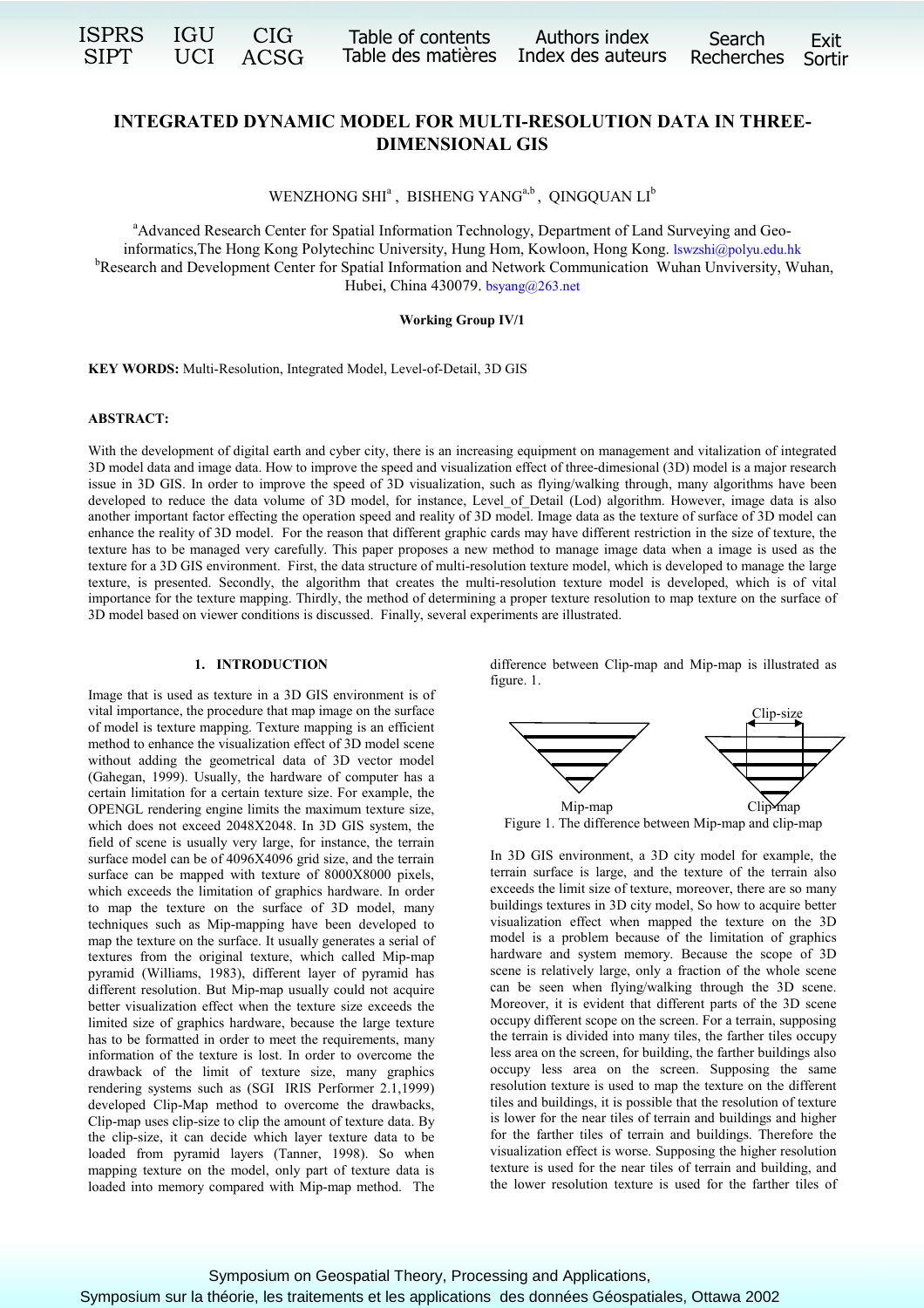terrain and buildings. The visualization effect is thus better. It is evident that the different tiles, which are different distance to the viewer, are with different resolution of texture data. Thus we called the texture multi-resolution texture model. we proposed in this paper, that (1) multi-resolution texture model is developed to manage the large texture, which is useful for large texture mapping, (2) the method to decide the proper resolution of texture in different tiles based on viewer conditions. The frame of multi-resolution texture model is figure 1.

The rest of the paper is arranged as the following. Section 2 presented the data structure of multi-resolution texture model and the algorithm of creating multi-resolution texture, Section 3 propose the method of determining the resolution of texture, Section 4 illustrates several experimental results.



Viewer direction

Figure 1. The multi-resolution texture model based on the viewing conditions

# **2. MULTI-RESOLUTION TEXTURE DATA MODEL**

Based on the introduction of section 1, in order to obtain a better visualization effect and map arbitrary size texture on the surface of 3D model, the original texture has to be divided into many small tiles, moreover, so as to overcome the limited size of texture because of graphics hardware, the tile size does not exceed the limited size of graphic card. The regulations about how to divide large texture into many tiles are explained as the following.

Supposing *I* is the original texture, and  $I_1, I_2, \ldots, I_n$  is the sub-area of original texture region. The following conditions are the constraint conditions when divide the original texture data into different small tiles

1.  $I = \bigcup_{i=1}^{n}$ *i*  $I = \bigcup I$  $\bigcup_{i=0} I_i$ = 2.  $I_m \cap I_n = \phi, m \neq n$ 3.  $I_m \subset I, m < n$ 

4. 
$$
I_m \subset \{x1, y1, x2, y2\}
$$

Where the condition 1 demonstrates that the original texture can be divided into n titles, condition 2 demonstrate that supposing that any two titles do not intersect with each other , condition 3 demonstrates all the small tiles consist of the original texture, the title is an element of, condition 4 illustrates that each title can be a given size spatial region, where  $(x1, y1)$  is the left-down corner of the spatial region, and  $(x2, y2)$  is the right-up corner of the spatial region. So, based on the above conditions, the original texture can be divided into many titles. Moreover, each title has a certain spatial region, which can be used to decide proper texture mapping. In order to mange the texture data efficiently, viable data structure has to be developed to mange them. This is the foundation of texture mapping and texture data management.

#### **2.1 Data structure of multi-resolution texture model**

Based on the above analysis, the texture data includes two types, one is the texture data of the terrain surface, the other is the texture data of building surface. Because of the fact that the texture size of building surface is relatively small, it need not to be further divided. The different resolution layers texture of building surface textures can be generated from original texture. However, the large texture of terrain surface has to be divided into many titles. In order to ensure efficiency of texture mapping, the viable data structure has to be developed to manage the texture data of building surface and terrain surface. Table.1 illustrates the data structure of texture data, which is the foundation of retrieval of texture data and texture mapping.

| Table 1. Data structure of multi-resolution texture |  |
|-----------------------------------------------------|--|
|-----------------------------------------------------|--|

| Image <sub>1</sub><br>Image <sub>2</sub> |                |        | .            | Image <sub>n</sub> |
|------------------------------------------|----------------|--------|--------------|--------------------|
|                                          |                |        |              |                    |
| type                                     | space region   | layers | texture size | texture data       |
|                                          | x1, y1, x2, y2 |        | 1024X1024    | 01010101.          |
|                                          | x1, y1, x2, y2 |        | 512X512      | 01010101.          |
| .                                        |                |        |              |                    |
| 0                                        | x1, y1, x2, y2 | 3      | 64X64        | 01010101.          |

Table. 1 illustrates the data structure of texture data, where 'type' represents the texture type, 0 is building texture data and 1 is terrain texture data. 'Space region' represents the surface scope that the texture data will be mapped on. 'Layers' represents the texture layers of original texture data generates. 'Texture size' represents the width and height of original texture data. 'Texture data' is the data of original texture data. 'Image<sub>i</sub>' represents the texture index of each tile or building surface, which is used to retrieve the texture data of different tiles of terrain and building textures.

#### **2.2 The Algorithm of creating multi-resolution texture data**

So as to creating the multi-resolution texture data, the size of each tile has to be decided, once the size of each tile is decided, the multi-resolution texture data can be created from the original texture data. The main step of creating multiresolution texture data is presented as below.

#### 2.2.1 Steps of creating multi-resolution texture data

The method of dividing of large texture is the foundation of multi-resolution texture mapping. Based on the data structure developed, the following algorithm is developed to divide the large texture into tiles.

**Step1** Read the original texture data and judge the size of original texture (width and height of original texture)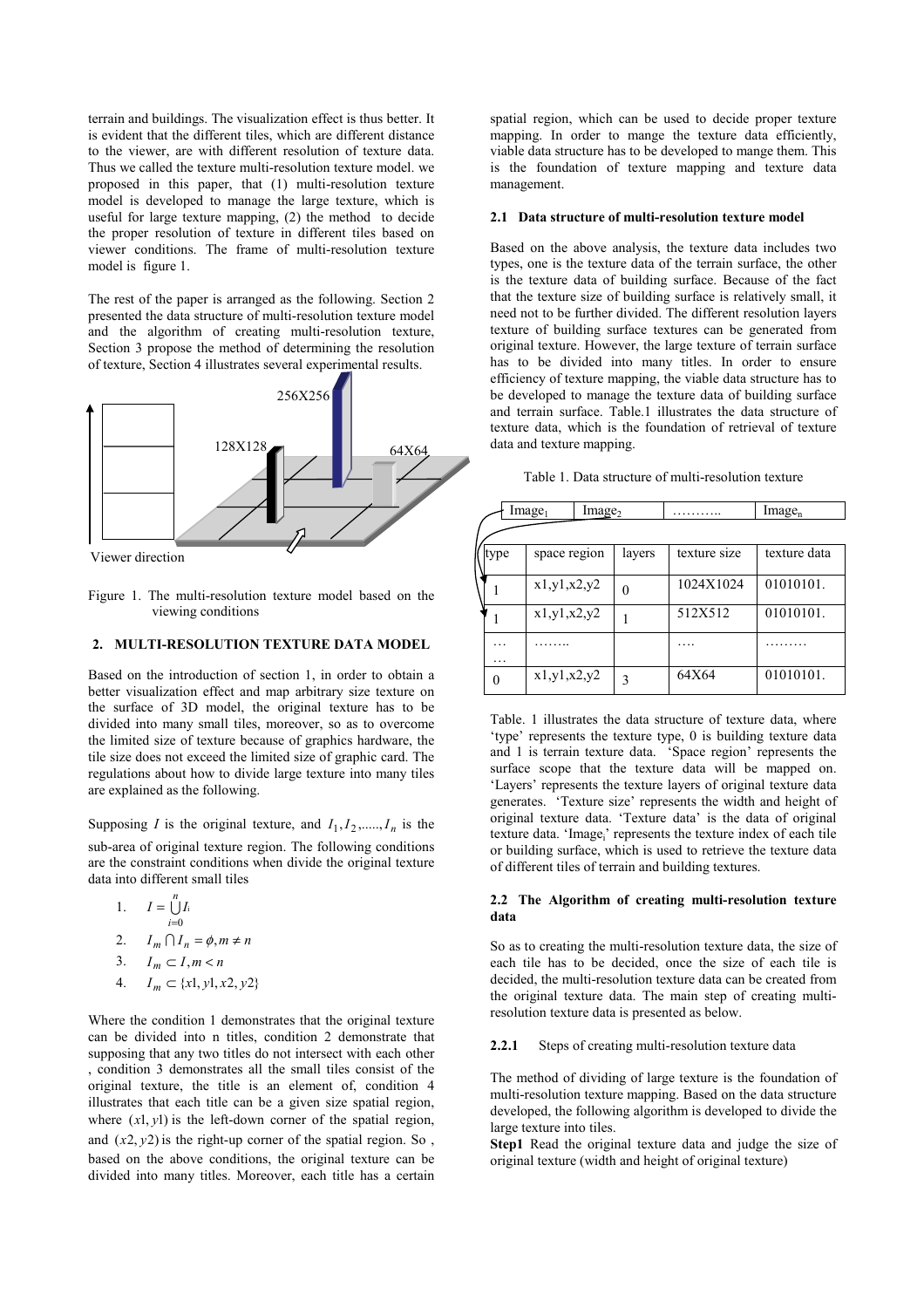**Step2** According to the minimum size of tile, calculate the number of tiles,

**Step3** Based on the criterion of partition, get the texture data of each title and store them into the data structure,

**Step4** Create the pyramid model of each tile,

**Step5** Storing the texture data of each title or building surface according to data structure **Step6** End.

Figure 2 illustrates the results of original texture, which is divided based on the algorithm. After the original texture is divided into many small tiles, the index of each tile can be created according to the spatial region of each tile is mapped. When mapping them on the surface of 3D model, according to the distance and direction with the viewer, the proper resolution can be decided based on the direction and distance with the viewer, the criterion about how to decide the resolution of texture is proposed in Section 3.





Figure 2. The dividing result of original texture

#### **2.2.2** Mapped Texture on the surface model

Texture mapping is a procedure that mapping the color region to geometrical region, which can be represented as  $\xi: C \to R$ , so each vertex of the 3D model has a texture coordinate. The procedure of texture mapping includes two steps (Hill, 2001)

- Loading the texture data of spatial region,
- Determine the relationship between color space and geometrical space  $(X, Y, Z)$  and  $(U, V)$  so each vertex can has a texture coordinate (*u*,*v*)

Based on the analysis above, in order to map the texture on the surface of 3D model, the following four steps have to be finished, illustrated as figure 3.

- Based on the spatial index of each tile and viewer spatial position, decide the resolution of texture data of each tile,
- Load the texture data of each title into memory,
- − Calculate the relationship between texture data and surface region of model,
- Mapping texture on the surface according to the relationship.



Figure 3. The procedure of mapping texture on the surface of model

For the reason that the limitation of system memory of computer, it is impossible that load all the original texture data of each tile into memory. In order to ensure the efficiency of mapping texture on the surface and the speed of 3D visualization, it is necessary to decide the proper resolution of texture data in each tile and different building surface textures. According to the analysis in Section 1, the tiles of terrain and the surface of building are far away from the viewer, they can be mapped with lower resolution texture data, and the tiles of terrain and the surfaces of building are close to viewer, they can be mapped with higher resolution texture data. According to the facts above, the texture resolution of different tiles and surfaces of buildings are related with viewer conditions, so in order to decide the proper resolution of different tiles, the relationship between texture resolution and viewer conditions has to be decided.

## **3. DETERMINING THE RESOLUTION OF TEXTURE**

According to the theory of perspective projection, a certain length in XoY plane has a certain size on the projection plane. It is evident that the value on XoY plane has relationship with the viewing conditions (viewer direction and distance). The farther that the length is away from the viewer, the smaller that the value on the projection. Supposing the transformation relationship between the length and viewer is invariable, when the length becomes smaller, it's projection value on the projection plane also will become smaller. If the changes of the projection value does not exceed a limited value (for example, the minimum resolution of human eyes), the smaller length can be used to replace the larger length. The same principle also applies to texture mapping. For example, when we mapped texture on a certain surface, different resolution texture data can be generated from the original data. If different resolution texture data of original texture is selected as the texture data to be used as the texture of the same tile or surface, the changes in color space will be generated. According to the principle above, if the changes in color space do not exceed a limited value, the lower resolution texture data can be used as the texture of the surface or the tile. Compared with higher resolution texture data, the lower resolution texture data has less data amount, it needs less memory usage and also costs less time in texture mapping. So it is necessary to explore the relationship between the resolution of texture and viewer conditions (direction and distance). Next, the criterion of determining the resolution of texture data based on viewing conditions will be proposed.



Figure 4 The relationship of perspective transformation

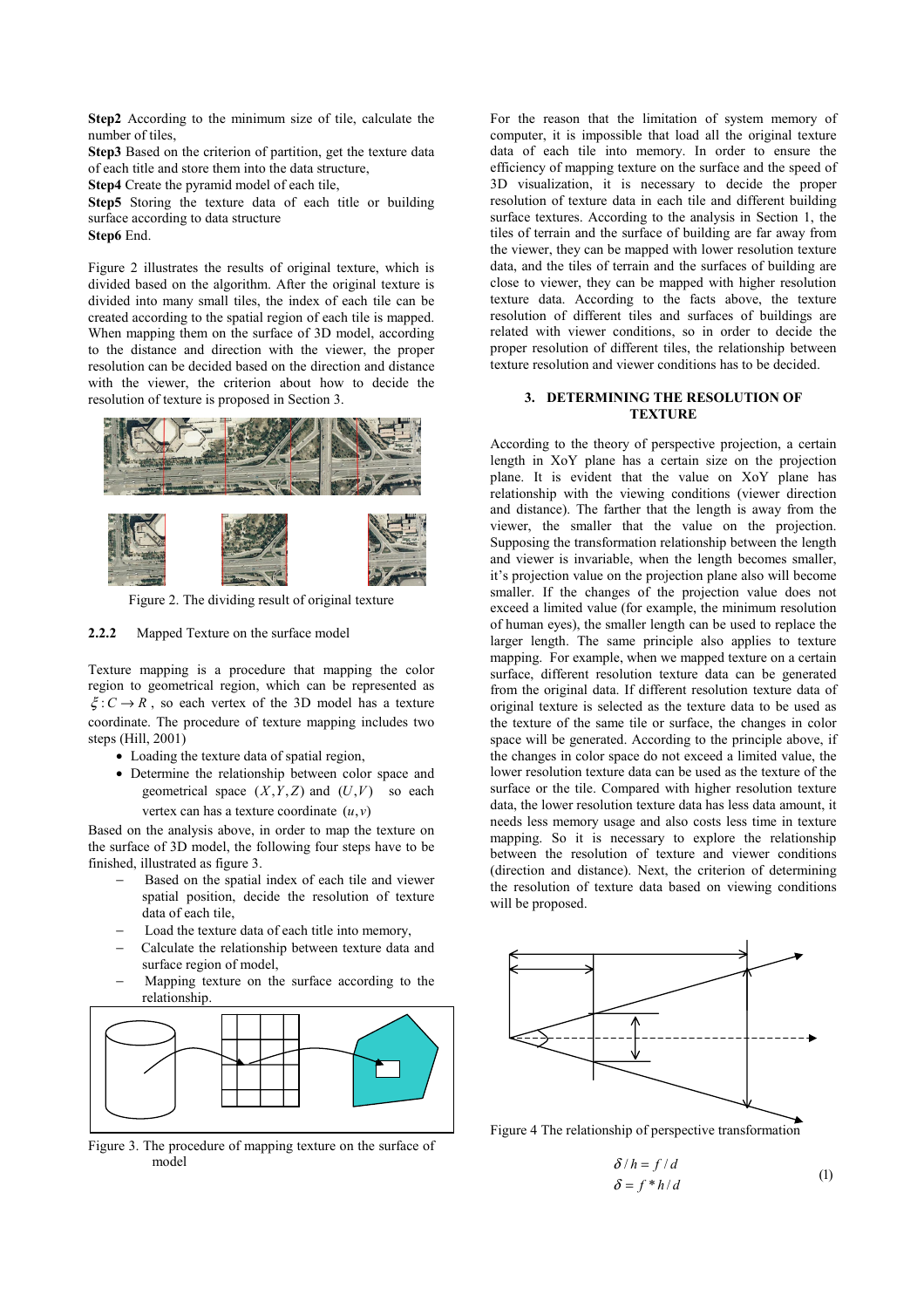where f is the distance from the viewer to the projection plane, and d is the distance between the viewer and projection length, h is the projection value on XoY plane.

Figure.4 illustrates the relationship between the size in XoY and the value on the projection plane based on transformation of perspective projection. According to the theory of perspective projection, when the direction of the value in XOY is parallel with projection plane, the value on the projection plane is maximum.

Equ.1 illustrates the relationship between viewer conditions and projection value. If the scale between projection plane and screen is 1:1, the  $\delta$  is the pixel numbers on the screen. It is evident that when the distance d is farther, the  $\delta$  will be smaller. According to the scheme of texture mapping, if the same region is mapped with different resolution texture data of original texture, the space that each pixel occupies on the spatial region is different. Based on the mapping relationship between texture data and spatial region, the space that each pixel occupies can be calculated, so the difference between spatial region of each pixel occupies, which is generated by the different resolution texture data, also can be calculated. For example, supposing the size of the original texture data is 256X256, according to the scheme of texture mapping, the following resolution image can be generated as the size of 128X128, 64X64, and so on. If the spatial region of each pixel occupies is  $\xi_0$  when the region is mapped with original texture data (256X256), the spatial region of each pixel occupies is  $2\xi_0$  when the same region is mapped with the resolution texture data (128X128). Thus the difference between the spatial region is  $\xi_0$ . According to the Equ.1, the projection value of  $\xi_0$  on the projection plane can be calculated. The calculation result is the changes in the color space, which will have an impact on the 3D visualization effect. So we can think the impact on the visualization is brought by using different resolution texture data on the same region.

Based on the above analysis, the changes, which is generated by using different resolution texture data on the surface, can be calculated by Equ.1. Supposing the changes do not exceed a limited value, the lower resolution texture can be used to replace the higher resolution one. According to the data structure of multi-resolution texture model, each tile or building surface perhaps has several different resolution textures. For each tile, supposing there are  $\{\zeta_1, \zeta_2 \bullet \bullet \bullet, \zeta_n\}$  different resolution texture data. And the threshold of limited value is  $\tau$ , the resolution of current texture data on the tile is  $\zeta_i$ . Thus so as to decide which resolution of texture data is proper for the spatial region, the following algorithm is developed to decide the proper resolution of texture data for the tile or surface.

## **Algorithm** Decide\_Texture\_Resolution\_Of\_Tile( )

**Step1** According to the relationship between spatial region and different resolution texture data, the length in space that each pixel of different resolution texture occupy can be calculated. Supposing the length sets of each pixel of different resolution occupies is  $\{h_1, h_2, \bullet \bullet \bullet, h_n\}$ ,

**Step2** According to the relationship between texture data and spatial region and the resolution of texture data  $\zeta_i$ , the length in space that each pixel occupies  $(h<sub>i</sub>)$  can be calculated, Based on Equ.1,  $\delta_i$  (the projection value of  $h_i$  on

the projection plane) can be calculated.  $\delta_i = f * h / d$ ,

**Step3** Based on the threshold of limited value  $\tau$ , so the optional value ( $\delta$ ) on the projection plane meet the condition.  $\delta_i - \tau \leq \delta \leq \delta_i + \tau$ , so length in space that each pixel occupies also can be calculated, the value of the length meet the condition.  $(\delta_i - \tau)^* d / f \leq h \leq (\delta_i + \tau)^* d / f$ ,

**Step4** Based on the result of **step 3** and length sets**,** the proper resolution can be selected from length sets  ${h_1, h_2 \bullet \bullet \bullet, h_n}$  . The criterion of selection optional resolution texture data is  $|h - hi| = \min_{i} (1 \le i \le n)$ ,

**Step5** Based on Step 2,3,and 4, the resolution of texture data of each tile or surface can be decided,

**Step6** End.

Based on the algorithm, the resolution of texture data of each tile and surface of building surfaces can be determined. It is evident that the resolution of texture is lower for the farther surface and is higher for the closer surface. The better visualization effect can be acquired based on the scheme of multi-resolution texture model.

## **4. EXPERIMENTS AND ANALYSIS**

Based on the multi-resolution texture model and algorithm we proposed in this paper, the multi-resolution texture model is implemented in our system Spaceinfo and many experiments are finished in SpaceInfo, and many experimental results are as follow. Figure 5 is the result of mapping texture on the terrain surface based on pyramid texture model, and Figure 6 is the result of multi-resolution texture model. The size of the original texture data is 4096X4096 and the tile size is 256X256. Because of the limitation of graphics hardware, the original texture has to formatted as 2048X2048 resolution based on pyramid texture model.



Figure 5. Texture mapping based on pyramid texture model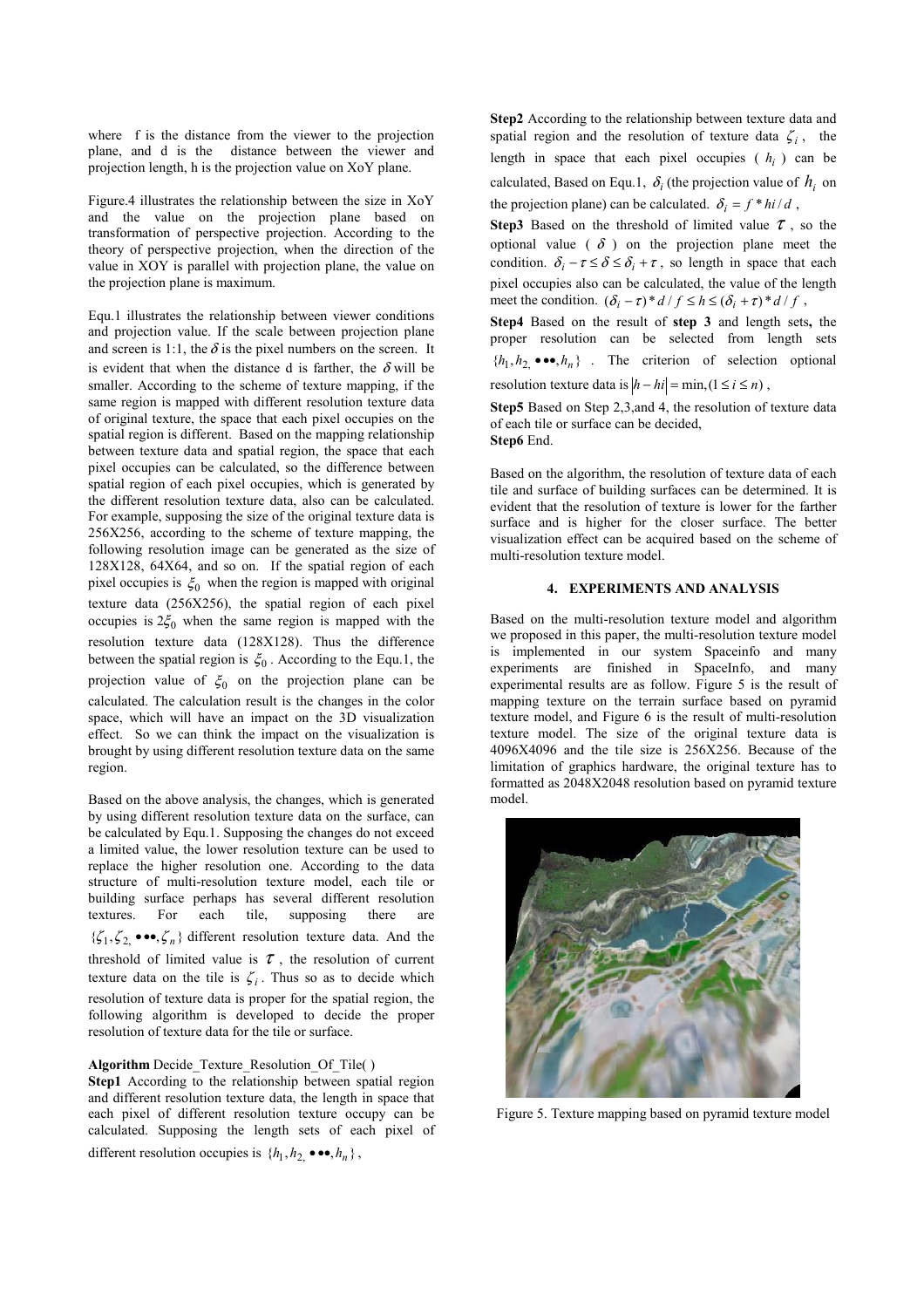<span id="page-4-0"></span>

Figure 6. Texture mapping based on multi-resolution texture model

Based on figure 5 and 6, it is easy to see that the multiresolution texture model can acquire better visualization effect than that of pyramid texture model. In order to test the performance of different tile size.Table2 lists the time performance of different tile size and pyramid texture model.

Table 2 Time performance of different tile size and standard resolution

| Texture     | 512X  | 256X  | 128X  | 64X   | Pyramid |
|-------------|-------|-------|-------|-------|---------|
| <b>Size</b> | 512   | 256   | 128   | 64    | texture |
| 6992X532    | 19.09 | 18.24 | 17.18 | 18.56 | 19.72s  |
|             |       | s     |       |       |         |
| 2048X204    | 2.68s | 2.78s | 2.65s | 2.64s | 4.16s   |
|             |       |       |       |       |         |
| 1024X102    | 0.86s | 0.82s | 0.81s | 0.92s | 0.70s   |
|             |       |       |       |       |         |

Table 2 lists the time of texture mapping of different tile size and pyramid texture. For the texture size 6992X5328, in order to use pyramid texture model to map texture, it has to be formatted so as to meet the requirements of graphics hard. The time span is from texture loading to map the texture on the surface. According to the result of Table 2, it is easy to see that the tile size is 128X128, the best time performance can be acquired. Thus we use the 128X128 tile size as the minimum unit when dividing a large texture.

Pyramid texture model has some advantages such as the simple data management, easy texture mapping and so on, but the size of texture is limited by the graphics hardware. Multi-resolution texture model can map arbitrary size texture, it overcome the limitation of graphics hardware. Table 3 lists the difference between them.

Table.3 Comparison between pyramid texture model and multi-resolution texture model

|             | Pyramid Model       | Multi-resolution<br>model |  |
|-------------|---------------------|---------------------------|--|
| Data        | Simple              | Complicated               |  |
| management  |                     |                           |  |
| Hardware    | Has limit           | No limit                  |  |
| limitation  |                     |                           |  |
| Texture     | Calculated one time | is<br>Each<br>tile        |  |
| coordinate  |                     | calculated                |  |
| Edge handle | No extra handling   | Extra handling            |  |
| Visualize   |                     | <b>Better</b>             |  |
| Effect      | Worse               |                           |  |
| Programming | Simple              | Much difficult            |  |

#### **5. CONCLUSIONS**

Texture data is of vital importance for a 3D GIS. It can enhance the reality of 3D model without adding geometry data of model. The method of texture mapping and the management of texture data are important for a 3D GIS system. In this paper, we propose multi-resolution texture method to map large texture on the surface of 3D model, such as terrain model. A viable data structure for the management of texture data is presented, and the algorithm is developed to decide the proper resolution texture data. Moreover, the method is implemented in our software SpaceInfo and acquire many better results. Compared with the method of pyramid texture model, multi-resolution texture method has several advantages.

Firstly, it can map arbitrary size texture on the 3D model. Secondly, A new method for management texture data and map texture is proposed. Thirdly, The system memory of this method occupies is less that that of pyramid texture model. Fourthly, the fast speed of texture mapping, the resolution of texture data is related with viewer conditions, so the visualization effect of 3D model is much improved.

Although multi-resolution texture can acquire better visualization effect, how to improve the speed of 3D roaming further needs to be explored in the next step. For the reason that the resolution of texture data is related to viewer conditions, the texture data in the memory has to be exchanged timely when flying/walking through 3D model. Thus a high efficiency exchange schemes has to be developed, which is the next research.

## **ACKNOWLEDGEMENTS**

The work described in this paper was substantially supported by grants from the Research Grants Council of the Hong Kong Special Administrative Region (Project No.: PolyU 5050, 3-ZB40) and The Hong Kong Polytechnic University (1.34.9709), and partially supported by a grant from the China National Natural Science Foundation (No.69833010).

## **REFERENCES**

Blow, J., 1998. Implementing a Texture Caching System. *Game Developer.* http://www.gdmag.com

Gahegan, M., 1999. Four barriers to development of effective exploratory visualization tools for geosciences, *International*